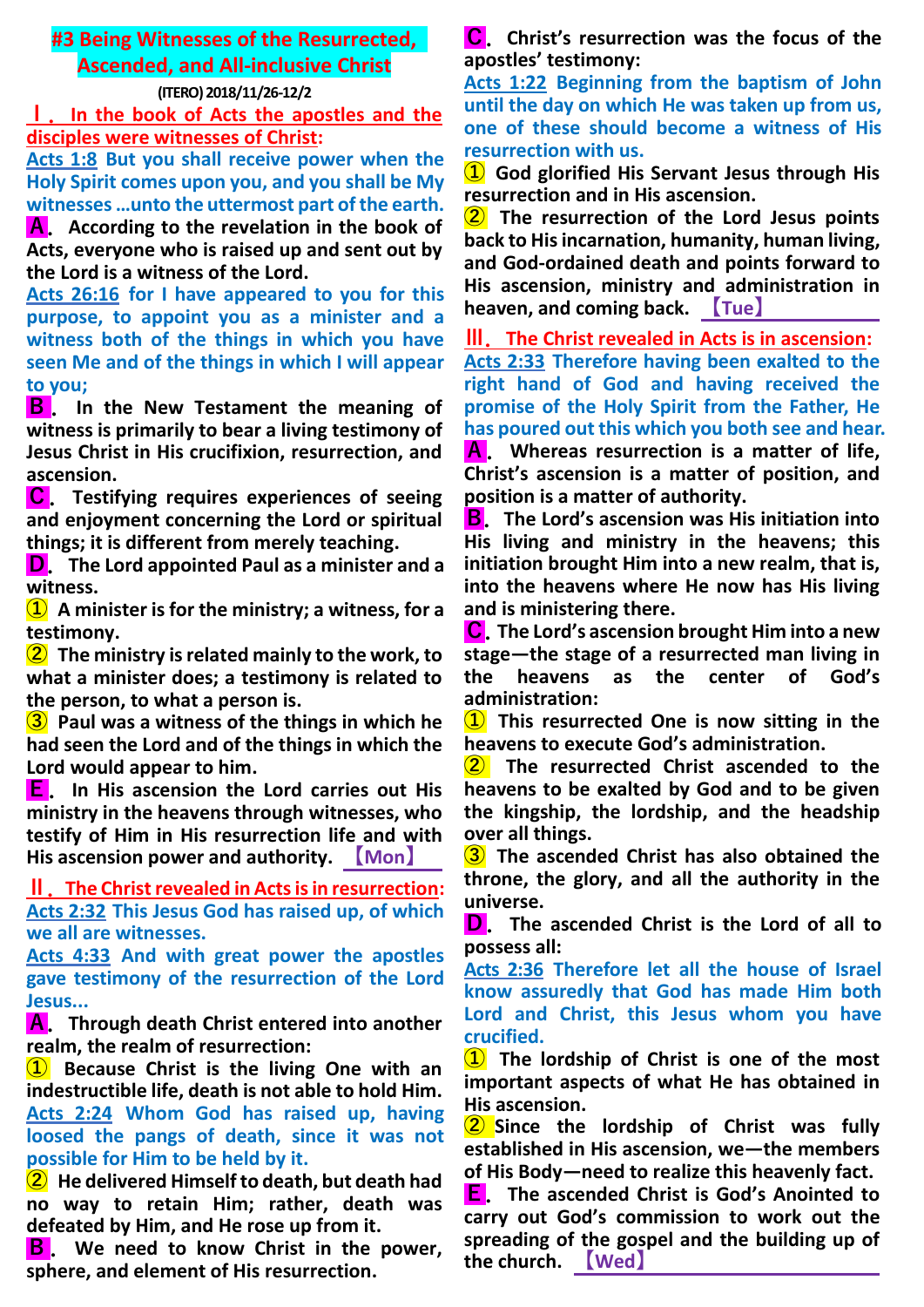**Ⅳ.The Christ revealed in Acts is the all-inclusive Christ.**

**Acts 3:25 You are the sons of the prophets and of the covenant which God covenanted with your fathers, saying to Abraham, "And in your seed shall all the families of the earth be blessed."**

**26 To you first, God, having raised up His Servant, has sent Him to bless you in turning each of you away from your wicked deeds.**

**A.Christ is the Author of life:**

**① As indicated by the Greek word rendered "Author," Christ is the origin or Originator of life; He is the Author, the Chief Leader, of life.**

**② In Acts 3 we see the imparting of life into others, which is to propagate Christ; for such a propagation, we need the Lord as the Author of life, the source of life.**

**③ As the Author of life, Christ is the holy and righteous One.**

**B.Christ is God's Servant:**

**① God glorified His Servant Jesus through His resurrection and ascension.**

**② As the seed of Abraham and the Servant of God, Christ is the One in whom all the families of the earth—all the races, colors, and nationalities—will be blessed.**

**③ God sent back the ascended Christ as a blessing by pouring out the Spirit on the day of Pentecost; hence, the Spirit whom God poured out was the Christ whom God raised and exalted to the heavens. 【Thu】** 

**C.Christ is the Leader and Savior:**

**① God exalted the man Jesus as the highest Leader, the Prince, the Ruler of the kings to rule over the world, and the Savior to save God's chosen people.**

**② Leader is related to His authority, and Savior is related to His salvation; He rules sovereignly over the earth with His authority that the environment might be fit for God's chosen people to receive His salvation.**

**D.Christ is the Son of Man:**

**Acts 7:56 And he said, Behold, I see the heavens opened up and the Son of Man standing at the right hand of God.**

**① Acts 7:56 reveals that Christ is the Son of Man standing at the right hand of God to be the comfort, encouragement, and strength to the one martyred for Him.**

**② Stephen saw the ascended Christ as the Son of Man; this indicates that the Christ who is in the heavens still has His humanity; He still possesses His human nature.**

**E.Christ is God:**

**Acts 20:28 Take heed to yourselves and to all the flock, among whom the Holy Spirit has placed you as overseers to shepherd the church of God, which He obtained through His own blood.**

**① Christ as our God is the Purchaser of the church, having obtained the church with His own blood.**

**② God secured, purchased, and redeemed the church with "His own blood", "the blood of Jesus His Son".**

**③ Christ died on the cross as the God-man, and the blood that He shed there for our redemption was not only the blood of the man Jesus but also the blood of the God-man.**

**④ The blood through which God obtained the church is God's own blood. 【Fri】** 

**F.Christ is the Lord of all:**

**Acts 10:36 The word which He sent to the sons of Israel in announcing the gospel of peace through Jesus Christ (this One is Lord of all).**

**① All in Acts 10:36 refers to all peoples.**

**② The ascended Christ is the Lord of all the different races and peoples on earth; with Him, there is no respect of persons.**

**G.Christ is the judge:**

**Acts 10:42 And He has charged us to proclaim to the people and solemnly testify that this is the One who was designated by God to be the Judge of the living and the dead.**

**① Christ has been designated by God to be the Judge of the living and the dead.**

**② Christ is a man to judge the world, designated by God in righteousness and proved by God's raising Him from the dead.**

**Acts 17:30 Therefore, having overlooked the times of ignorance, God now charges all men everywhere to repent,**

**31 Because He has set a day in which He is to judge the world in righteousness by the man whom He has designated, having furnished proof to all by raising Him from the dead.**

**H.Christ is the Lord Jesus, the object of the believers' faith:**

**① To believe in the gospel is mainly to believe in Jesus Christ.**

**② To believe in the Lord Jesus is to stand on the person of Christ and all that He has accomplished, both of which constitute the belief, the faith, of God's New Testament economy.**

**1 Tim 1:4 Nor to give heed to myths and unending genealogies, which produce questionings rather than God's economy, which is in faith. 【Sat】**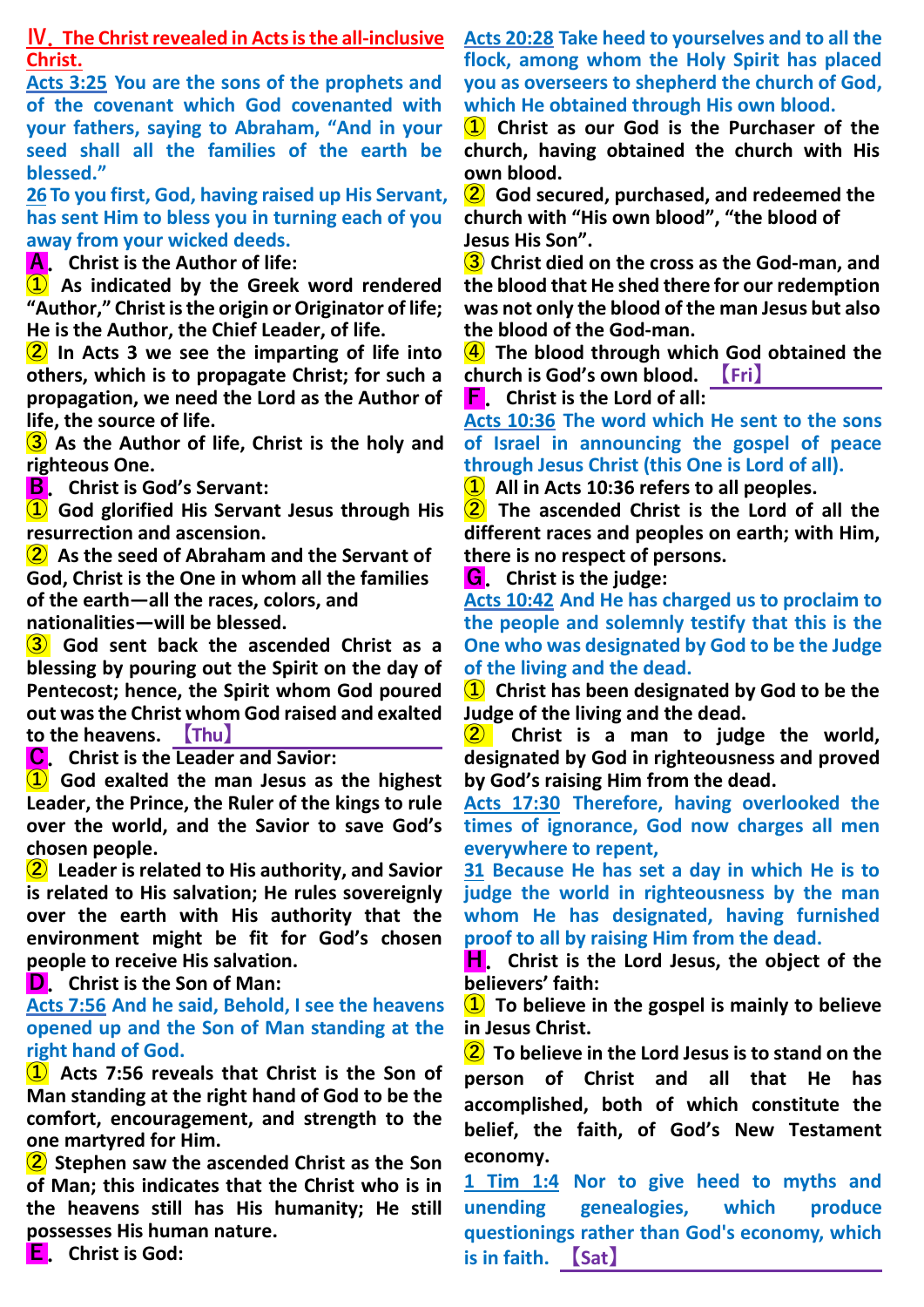**Experience①:Christ became the life giving an invisible way**

# **Acts 2:24 Whom God has raised up, having loosed the pangs of death, since it was not possible for Him to be held by it.**

**Christ is now our Savior in resurrection, and the Spirit is Christ in resurrection. After Christ was resurrected, He became a person wholly in resurrection. Today some Christians know Christ in His incarnation and crucifixion. But like Paul we should aspire not only to know Christ in His death but even the more to know Him in His resurrection. We need to know Him in the power, sphere, and element of His resurrection.**

**In Acts 1, Peter went on to say,** "**It is necessary therefore that of the men who accompanied us all the time in which the Lord Jesus went in and went out among us, beginning from the baptism of John until the day on which He was taken up from us, one of these should become a witness of His resurrection with us**"**. The Lord**'**s resurrection is the focus of the apostles**' **testimony. It refers back to His incarnation, humanity, human living on earth, and God-ordained death, and points forward to His ascension, ministry and administration in heaven, and coming back. Thus the apostles**' **testimony of Jesus Christ, the Lord of all, is all-inclusive, as depicted in the whole book of Acts. They preached and ministered the all-inclusive Christ as revealed in the entire Scripture.**

#### **For new ones**

## **OL : Through death Christ entered into another realm, the realm of resurrection.**

**Christ became the flesh in His incarnation. And in His resurrection, Christ became the life giving Spirit. After the Lord resurrected, the Lord trained the disciples to realize and experience His invisible presence for 40 days.**

**Acts 1:3 To whom also He presented Himself alive after His suffering by many irrefutable proofs, appearing to them through a period of forty days and speaking the things concerning the kingdom of God.** 

**FN** "**presented**" **: This was to train the disciples to practice and enjoy the Lord**'**s invisible presence.**

**FN** "**appearing**"**: The resurrected Christ dwelt in the disciples, because He had breathed Himself as the Spirit into them on the day of His resurrection. His appearing does not mean that He had ever left them; it simply means that He made His presence visible to them, training them to realize and enjoy His invisible presence all the time.**

**Spirit in resurrection and He is always in you in the blessings of the New Testament are in All the new ones, please realize that all the resurrection. Before His resurrection, Christ was with His disciples in visible way, but after His resurrection, He became the invisible life giving Spirit and entered into them. Actually the presence of the life giving Spirit is much closer to the presence in flesh. The presence** "**among**" **people is progressing to the presence** "**inside**" **people. But since this further progressing presence is invisible, so it may not be easy for you to understand. For you to be blessed in the Lord, it is very important to understand this invisible presence.**

> **Prayer:**"**Oh Lord Jesus, You became the life giving Spirit in resurrection and You are dwelling in me eternally, 24 hours a day. Help me to experience this invisible presence. So that I can experience You subjectively in my study, club activity, job hunting and even in my sleep.**"

**Experience②:Understand correctly the position of the ascension of Christ, and stand against Satan boldly with the saints and get victory**

**After the resurrected Christ breathed the lifegiving Spirit into the disciples as life, life supply, and everything related to their inner man, they all became God-men, men who had been mingled with God. They were filled with the divine life essentially, but they were not yet qualified to carry out God**'**s economy. Therefore, the resurrected Christ had to ascend to the heavens to be exalted by God and to be given the kingship, the lordship, and the headship over all things. He also obtained the throne, the glory, and all the authority in the universe. While the one hundred twenty were praying on the earth for ten days, God was making the exalted Christ to be the King, the Lord, and the Head of all things. God was giving the authority, the throne, and glory to His exalted One**—**Christ as the One in ascension.**

**His resurrection is not sufficient to equip us, qualify us, and authorize us. Therefore, we also need His ascension. Whereas resurrection is a matter of life, Christ**'**s ascension is a matter of position, and position is a matter of authority....We can compare our position to the presidency. In the United States the president must be inaugurated. When he is inaugurated into office, he is put into a position that authorizes, equips, and qualifies him to act and exercise the power of the presidency.**

**For Young Working Saints/Graduage Students**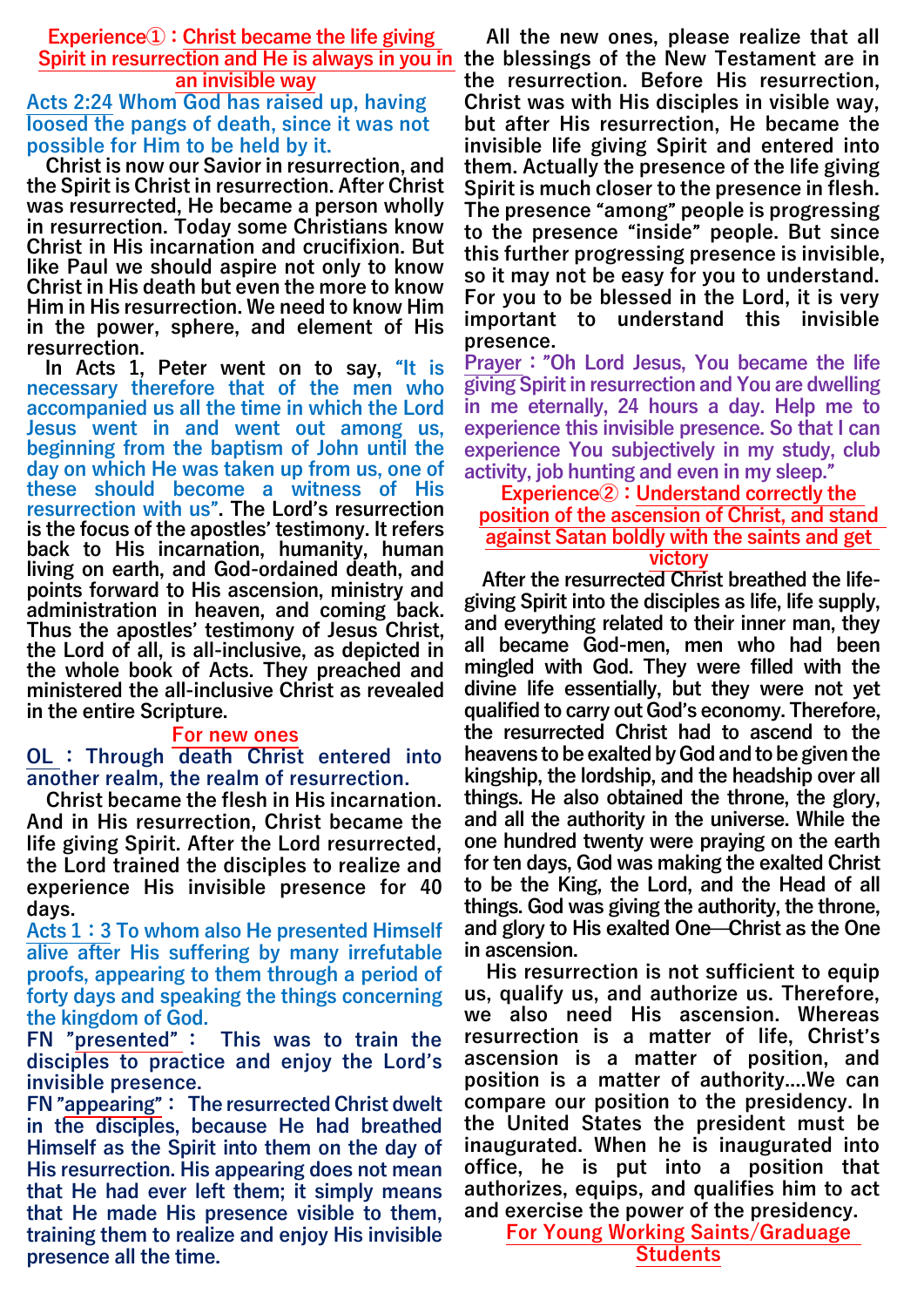### **OL:Whereas resurrection is a matter of life, Christ**'**s ascension is a matter of position, and position is a matter of authority.**

**Christ has been the Lord before His ascension but at His ascension, He was inaugurated as the Lord of all. For example the president of US can not be the president unless He goes through the Inauguration Day to obtain the position of the president even though He won the election and was selected to be the president. The position of the president goes with his authority and power. This matter of position exists also in the companies and graduate schools. There are managers in companies and above them there are directors and then executives and president on the top. And each position has its authority. God is the God of order. So you need to understand well about the position and be careful not to overstep the authority you are under. And you need to have consultation with the person in charge to accomplish your job. This understanding helps you to understand Christs**' **authority in His ascension.**

**For example, suppose you preached the gospel to your classmates and got attacked because of this and you feel shrinking back. You need to understand the high position and authority the ascended Lord had attained. You need to order Satan with authority in ascension together with your spiritual partner and the brothers and sisters who lead you. You do not fear and pray for that Satan would not be cruel to you. This kind of prayer of pleading shows that you do not understand the Lord**'**s position and authority.**

**Prayer:**"**Oh Lord Jesus, I am in fear because of the bad rumor caused by my preaching. But this is the good opportunity to experience the position of Christs**' **ascension. I would not be afraid of Satan**'**s attack and pray in the Body with the high position and authority that the ascended Christ had obtained. Lord has that authority and that authority was given to the church.**"

**Hymn870 Spiritual Warfare - Standing Up 1) Stand up! Stand up for Jesus! Ye soldiers of the cross;**

**Lift high His royal banner, It must not suffer loss:**

**From vict'ry unto vict'ry His army shall He lead, Till every foe is vanquished And Christ is Lord indeed.**

**C) Stand up for Jesus Ye soldiers of the cross;**

**Lift high His royal banner,**

**It must not, it must not suffer loss.**

**2) Stand up! Stand up for Jesus! The trumpet call obey;**

**Forth to the mighty conflict In this His glorious day.**

**Ye that are men, now serve Him Against unnumbered foes;**

**Let courage rise with danger, And strength to strength oppose.**

**3) Stand up! Stand up for Jesus! Stand in His strength alone;**

**The arm of flesh will fail you; Ye dare not trust your own.**

**Put on the Gospel armor, And, watching unto prayer,**

**Where duty calls, or danger, Be never wanting there.**

**4) Stand up! Stand up for Jesus! The strife will not be long:**

**This day the noise of battle, The next the victor's song;**

**To him that overcometh A crown of life shall be; He, with the King of glory, Shall reign eternally.**

**Experience③:Learn the lesson of growth of life and the work of diligent service, pass in** 

**front of the Judge and become the victor**

**Acts10:42And He has charged us to proclaim to the people and solemnly testify that this is the One who was designated by God to be the Judge of the living and the dead.** 

**FN** "**Judge**" **:At His coming back, before the millennium, the resurrected Christ will judge the living on His throne of glory. This is related to His second coming. After the millennium He will judge the dead on the great white throne. That will be the final clearance of the defiled old creation.**

**Here we see that Christ has been designated the Judge of all mankind....The resurrected Christ at His second coming will be the Judge of the living before the millennium on His throne of glory. He will also be the Judge of the dead after the millennium on the great white throne. Therefore, the Lord will exercise God**'**s judgment over all men, over the living and the dead.**

**Christ, who is the Judge of the living and the dead, can also be experienced and enjoyed as the Redeemer into whom we may believe to receive forgiveness of sins.** 

**Christ is a man to judge the world, designated by God in righteousness, and proved by God**'**s raising Him from the dead.** 

**For Junior & Senior High School / College Students**

**ⅠPet. 4:5 Who will render an account to Him who is ready to judge the living and the dead.**

**ⅡTim. 4:1 I solemnly charge you before God and Christ Jesus, who is to judge the living and the dead, and by His appearing and His kingdom:**

**2 Proclaim the word; be ready in season and**